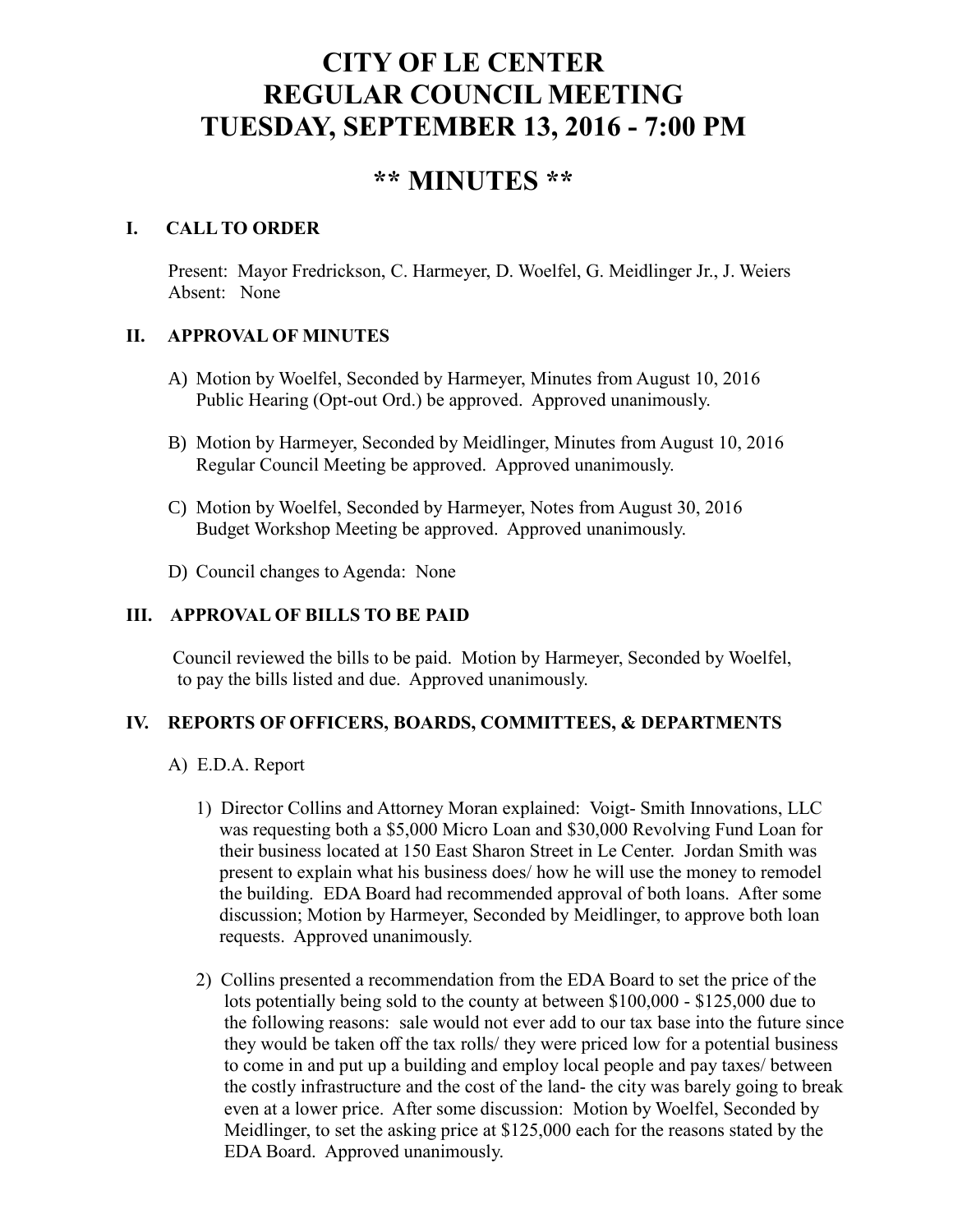- B) P & Z Report
	- 1) Director Block was absent. Mayor Fredrickson reported that Block had indicated Maud Borup was finally getting their wind tower put up.
- C) Municipal Liquor Store

Manager Brad Collins gave the August report: Sales were \$73,037: down \$6,800 from July, and down \$4,800 from August 2015. August GP margin = 34.29%. YTD Sales up  $$11,679$  and YTD Expenses down by  $$3,300$ . Food profit = 35.89%. Collins also reported: now open on Sundays again during football/ Oct. 1 is Country Western Night/ Oct. 28 is Wine Tasting with American Legion as part of Chamber Night Out/ Oct. 29 is Women's Softball Bash & Halloween Party.

- 1) Administrator Collins presented a recommendation from the Liquor Committee to hire Rebecca Vikla for the F/T position of Assistant Manager, which had recently, un-expectantly become open again. Rebecca had previously applied for the position. She has worked  $P/T$  at the Muni for  $3+$  years. Committee is recommending starting wage of \$13.50 per hour. Motion by Meidlinger, Seconded by Harmeyer, to hire Rebecca Vikla as new Liquor Store Assistant Manager. Approved unanimously.
- D) Police Department

Police Chief Pfarr reported on the police activities for month of August: 200 calls  $(a)$  2,500 miles patrolled/ total calls up 15%, total miles down 6% for 2016. Pfarr also reported: caught the burglar who had been burglarizing the north end of town; people keep your stuff locked up/ can we paint the curb yellow by the dentist office corner?

- 1) Bob presented Resolution No. 2016G, Approving State of Minnesota Joint Powers Agreement With the City of Le Center On Behalf of Its City Attorney and Police Department. Motion by Harmeyer, Seconded by Woelfel, to adopt & approve the Resolution agreement with the state. Approved unanimously.
- E) Water, Sewer, Streets, Parks Departments

Public Works Supt. Curt Roemhildt reported:

- Water-easily passed Minn. Dept. of Health Annual Inspection/ flushing hydrants
- Parks- bleachers moved: switched over to football season now
- Streets- all mill  $\&$  overlay blacktopping done/ trimming trees  $\&$  removing stumps
- Wastewater- employee Dan Steinborn won the state "Operator of the Year" award/ soon will be hauling out our bio-solids to spread on 80 acres/ lots of cleaning, painting, & repairing at wastewater plant/ will host state wastewater class at fire hall on October 12/ storm sewer repairs in blvd. at Minnesota St. & Sunrise Ave.
- Refuse- truck was purchased in April '09 for \$25,000 with \$21,000 in repairs so far.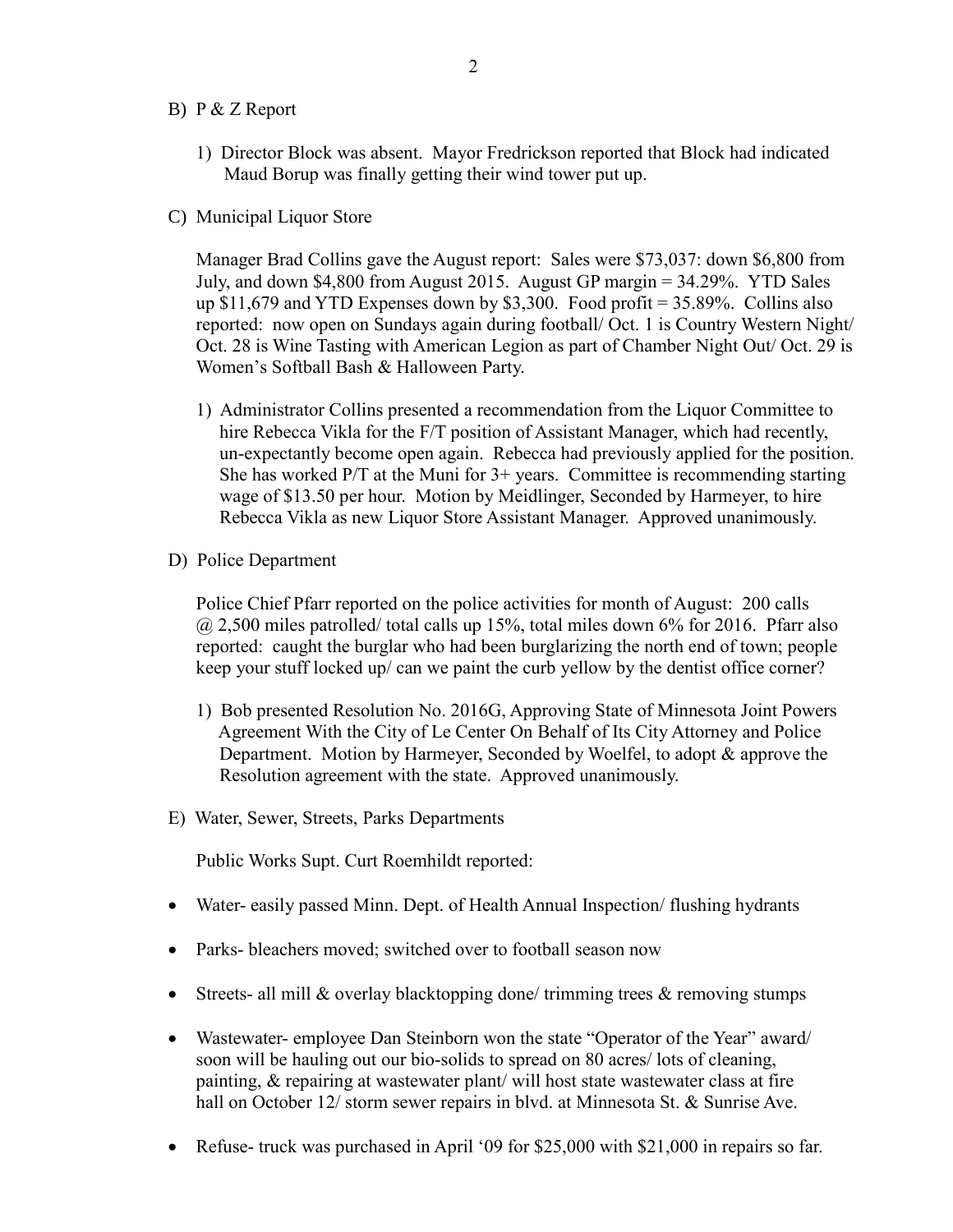- F) Bolton & Menk Engineering
	- 1) Lexington Avenue Project/ Engineer Hawbaker reported: project is slowing down due to weather conditions/ paved blacktop all the way to Washington Street/ deep dig is done for now/ residents have been really understanding/ the plan is still for Chard to finish the project this year.
- G) County Fair/ Nancy Stauff

 Ms. Stauff reported: good attendance overall/ demo derby sold out/ Saturday bad rain cancelled the tractor pull, the monster truck, & the horse show/ purchased two new sets of bleachers; only one came with full parts for use/ Sunday BBQ contest had not much buzz, no aromas, but won by LC resident/ classic car show #'s doubled over last year, big potential. Request to store corn on the fair property again this yr.

H) Pool/ Mgr. Dorothy Dinwiddie

 Ms. Dinwiddie reported: August receipts were \$2,530.00; Total 2016 deposits to date  $= $41,045.50$ , up \$2,500 from 2015. Lessons were up/ concessions were up/ final report coming @ October meeting. 10,069 people used the pool in 2.5 months open.

#### **V. PUBLIC FORUM**

There were no petitions, requests, comments, or communications from the general public.

- 1) Jennifer Nelson from Southern Minnesota Initiative Foundation addressed the council about several of their programs: provide GAP financing loans to businesses in this area/ Regional Collaboration & Partnership Group/ all loan clients are provided technical assistance help/ Return on Investment = \$10.00 for every \$1.00 spent/ City EDA has contributed \$15,000 since 1997 for investment in business/ next six years will focus more on small communities under 5,000 population.
- 2) Representative Bob Vogel addressed the council & audience about the last legislative session; and a possible special session looming.

#### **VI. OLD BUSINESS**

A) Alano Club property: Admin. Collins reported No new updates. They have not indicated whether they want the property or not.

#### **VII. NEW BUSINESS**

*\*\* Public comment period on the Preliminary 2017 Levy & Budget \*\**

 A) Administrator Collins explained the preliminary 2017 maximum budget & levy; and how it had changed since the August 30 budget workshop meeting. Council changes had reduced the max levy from 2.09% down to 1.25%. Motion by Meidlinger, Seconded by Harmeyer, to adopt resolution, thereby approving maximum preliminary tax levy of  $$1,085,050 (+ 1.252%)$ . Approved unanimously.